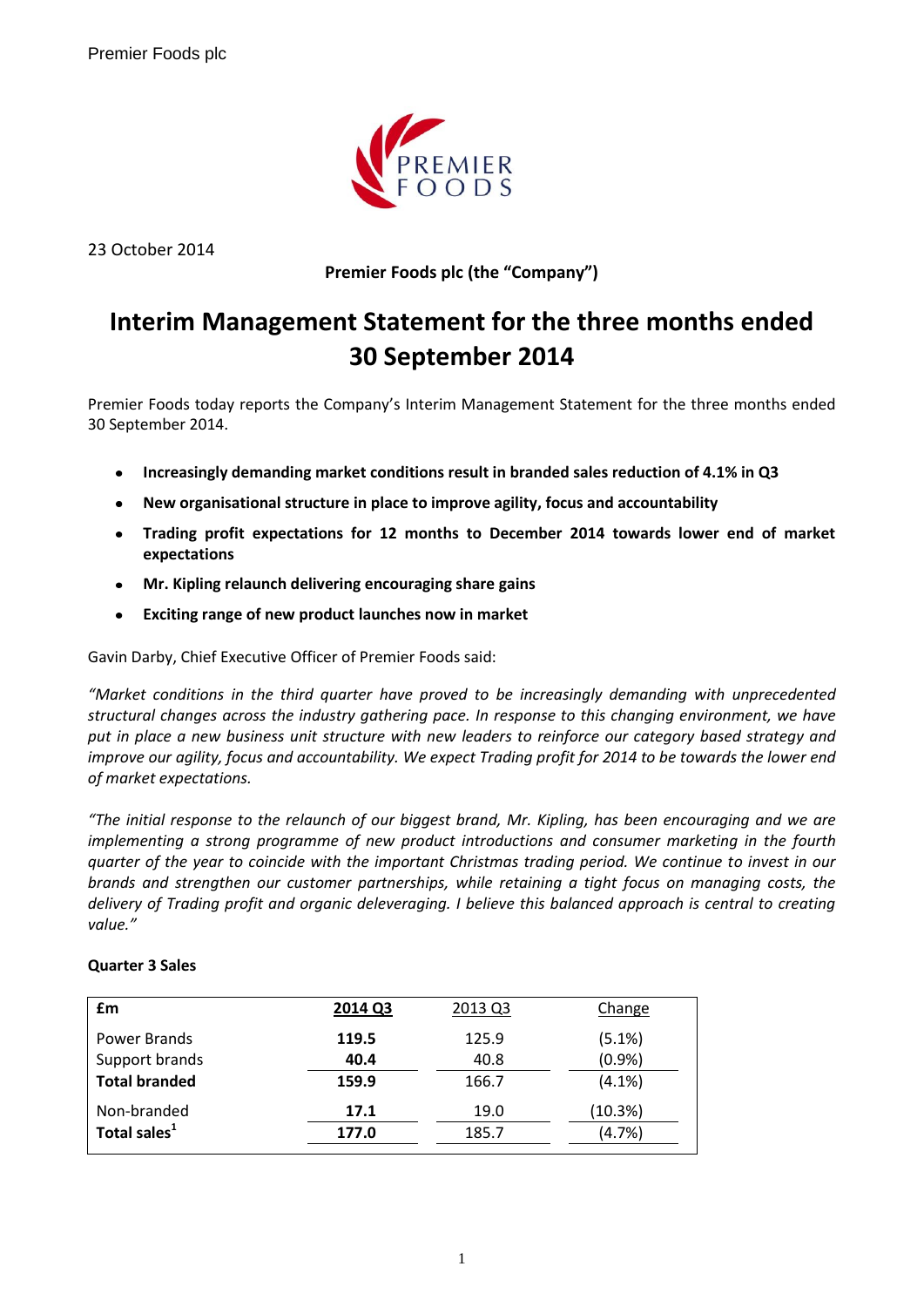## Premier Foods plc

## **Quarter 3 Year to Date Sales**

| £m                       | 2014 Q3 YTD | 2013 Q3 YTD | Change    |
|--------------------------|-------------|-------------|-----------|
| Power Brands             | 360.3       | 379.1       | (5.0%)    |
| Support brands           | 123.0       | 131.9       | (6.7%)    |
| <b>Total branded</b>     | 483.3       | 511.0       | (5.4%)    |
| Non-branded              | 50.0        | 53.8        | $(7.1\%)$ |
| Total sales <sup>1</sup> | 533.3       | 564.8       | (5.6%)    |

#### **Commercial review**

The Company's underlying sales declined by 4.7% in the third quarter of the year, with branded sales 4.1% lower. Power Brands sales decreased by 5.1% although they displayed an improving trend towards the end of the quarter. Support brands included good performances from *Homepride* and *Cadbury* cake.

The Company's branded sales mix increased by 60bps to 90.4% in the quarter, while gross margins remain solid; reflecting this beneficial branded mix effect and benign input costs. In line with trends seen in the first half of the year, the Company continues to move away from certain loss-making promotions. Average realised pricing remained stable and return on investment from promotional activity remained higher than the prior year.

The grocery market in the UK continues to experience unprecedented structural change driven by shifts in shopper behaviour from traditional large retail supermarkets to other channels such as value discounter stores, online and convenience. As a consequence, the larger supermarkets have lost share to these other formats over recent months, which has adversely affected the Company's volume and sales performance. Additionally, price inflation across the wider grocery market has fallen for the eleventh successive month and is expected to soften further. The Company has launched product offerings tailored to these high growth channels to capture some of the growth opportunities.

During the quarter, *Mr. Kipling* benefited from a major brand relaunch, including an extensive advertising campaign, new packaging re-design, instore shopper marketing initiatives and targeted social media activities. As a result, sales of Mr. Kipling grew in the quarter and were accompanied by market share gains following the relaunch. *Ambrosia* continued to build steadily on its strong market position in the UK, gaining share in the quarter.

The cooking sauces and accompaniments category continues to be highly competitive, holding back sales of *Sharwood's* and *Loyd Grossman*. *Homepride* has enjoyed good sales uplifts following its first television advertising campaign for ten years, featuring the iconic 'Fred' character which supported the launch of its new cooking sauces range. Lower margin non-branded sales were down 10.3% in the quarter due to the exit of some low margin contracts in cake and desserts.

As part of the Company's focus on capturing growth opportunities in strategic markets, *Ambrosia* mini pots were launched instore in Shanghai, China during the period. The newly formed International strategic business unit will receive additional investment over the medium-term to target certain geographies where the Company considers there to be business development opportunities.

In line with the Company's plans, key new product developments including *Bisto* Simply Casserole pastes, *Bisto* gravy pastes, *Oxo* Herbs & More, new *Homepride* cooking sauces and *Batchelors* Deli-Box Cous Cous were all launched towards the end of the quarter. *Bisto* Simply Casserole pastes and *Oxo* Herbs & More will benefit from television advertising campaigns in the fourth quarter, reflecting the Company's category based strategy of investing behind its brands and accelerating its rate of innovation. As previously announced, the Company's consumer marketing investment in 2014 will be more weighted to the second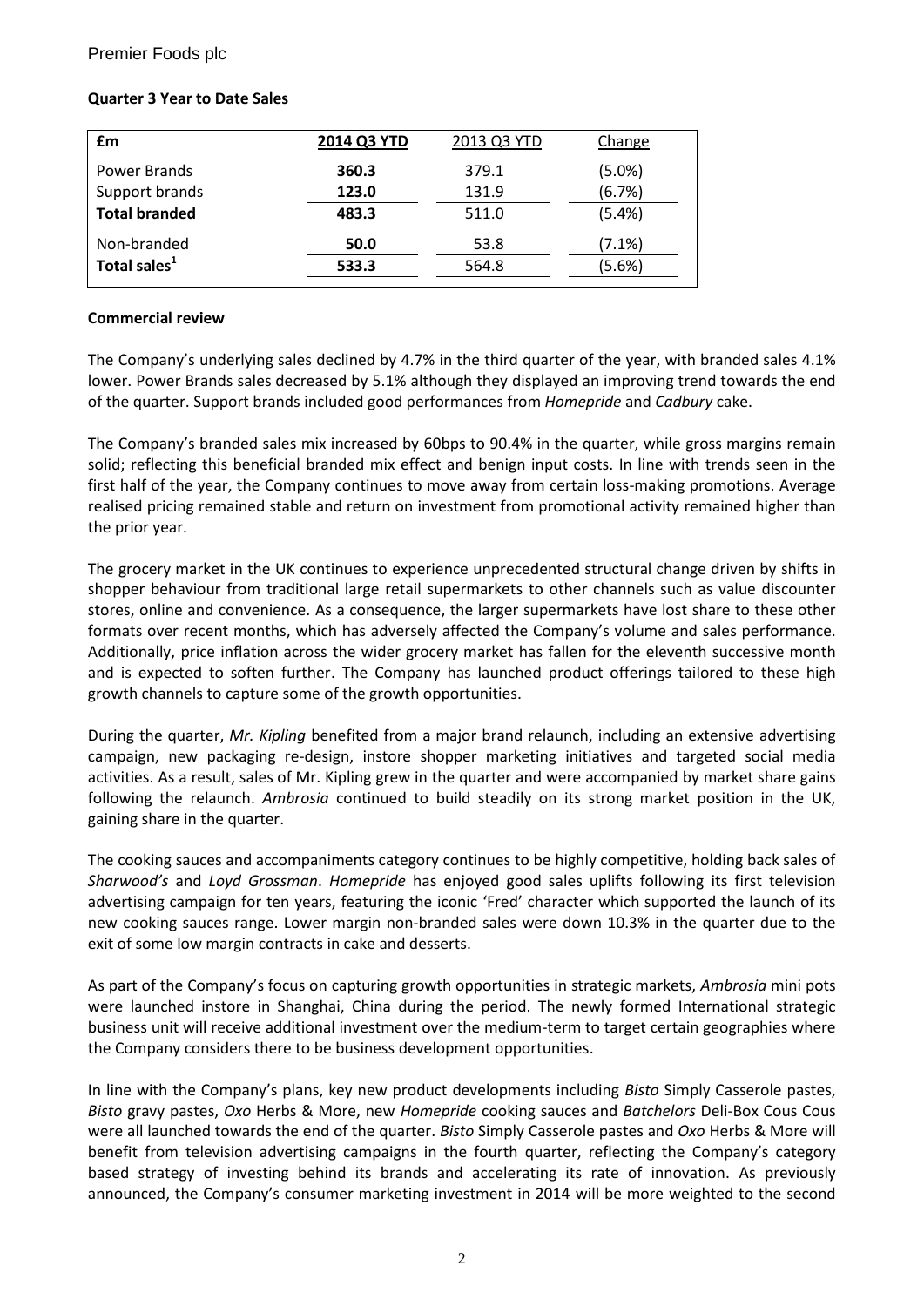# Premier Foods plc

half of the calendar year. In the fourth quarter, the Company will nearly double its consumer marketing investment compared to the same period last year, with *Bisto, Oxo, Homepride* and *Mr. Kipling* all benefiting from TV advertising.

## **Organisational structure and cost base**

During the quarter the Company announced a change to its organisational structure, creating three new distinct strategic business units (SBUs); Grocery, Sweet Treats and International. Each SBU will focus on specific growth opportunities and on improving the Company's agility, accountability and rate of innovation. They are headed up by experienced leaders who bring a wealth of relevant sector knowledge and strong track records.

Reducing business complexity over the last 18 months has proved to be a successful programme and the number of suppliers the Company now works with is 52% lower than the start of 2013 at just 1,350. The Company's SAP implementation programme is drawing to a close, with the final manufacturing site due to go live in the fourth quarter of the year. As previously disclosed the Company continues to work on a number of capital projects at its manufacturing sites which are expected to deliver some attractive paybacks and in turn support future consumer marketing investment. The new snack pack cake slices line at the Company's site in Barnsley, which is expected to provide significantly increased capacity and more diverse packaging formats to extend distribution into convenience and impulse channels, is progressing in line with plan.

## **Financial position**

The Company's financial position and expectations for Net debt are unchanged since the announcement of the 2014 Half Year results on 22 July 2014, aside from the update provided on Trading profit expectations for the 12 months to 31 December 2014. The Company retains its medium-term leverage target of 2.5x Net debt/EBITDA.

#### **Financial year end**

As previously announced, the financial statements for the current financial year will be prepared for the 15 months ended 4 April 2015. The Company will issue a Quarter 4 Interim Management Statement in early 2015 which will include certain headline financial results for the 12 months to 31 December 2014, however it should be noted this will not include full audited financial statements.

#### **Outlook**

The Company is implementing a new organisational structure, which will improve our agility, focus and accountability against the backdrop of unprecedented structural changes in the industry which have proved to be increasingly demanding during the quarter. As we approach the important Christmas trading period, we expect to benefit from new product developments supported by major advertising campaigns.

Given the current market conditions, the Company now expects Trading profit for the twelve months to 31 December 2014 to be towards the lower end of market expectations. The Company remains committed to its category based strategy of delivering sales growth in the medium term as market conditions stabilise. It expects to achieve this through product innovation and brand marketing, while retaining a tight focus on managing costs, the delivery of Trading profit and organic deleveraging. The Company believes this balanced approach is central to creating future value.

 $\sim$  Ends  $\sim$